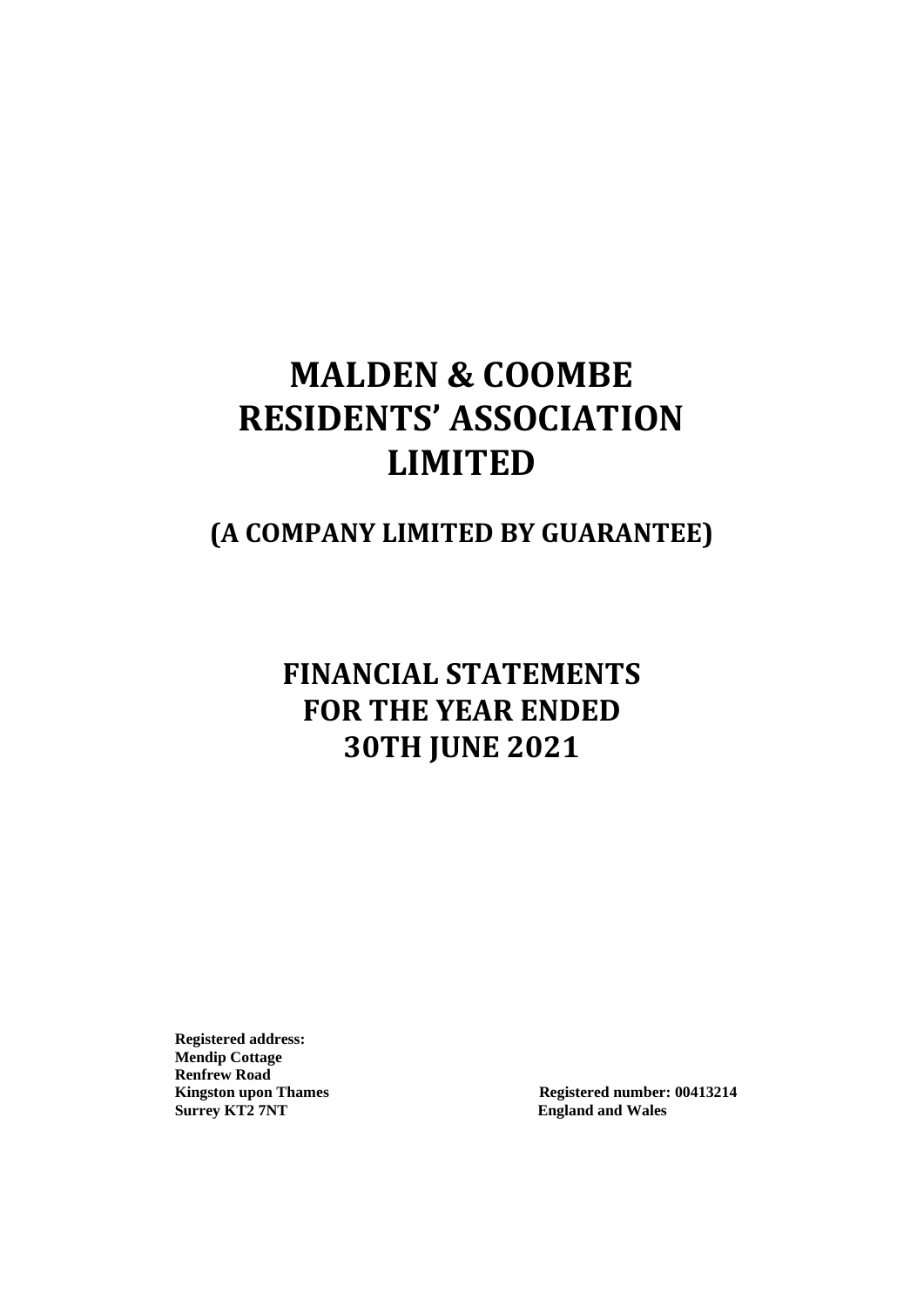### **MALDEN & COOMBE RESIDENTS' ASSOCIATION LIMITED FOR THE YEAR ENDED 30 th JUNE 2021 REPORT OF THE DIRECTORS**

The directors present their annual report and the unaudited financial statements of the company for the year ended 30<sup>th</sup> June 2021.

#### **Principal activities**

The principal activity of the company is to maintain a non-political and non-profit making association for the protection of the rights and interests of the property owners and residents of Coombe Estate, Kingston upon Thames, Surrey.

### **Directors**

The directors serving in office during the year were as follows:

MC Ashby **PWH Greenhalgh** JS Barr (Resigned 1<sup>st</sup> March 2021) JPL Greaves RM Cox JA Kane

RE Fletcher P Coia (Appointed 11<sup>th</sup> November 2020)

### **Auditors**

The directors have not appointed any auditors under the provisions of the Companies Act 2006.

### **Statement of directors' responsibilities**

The directors are responsible for preparing the annual report and financial statements in accordance with applicable law in the United Kingdom and Generally Accepted Accounting Practice.

Company law requires the directors to prepare financial statements for each financial year which give a true and fair view of the state of affairs of the company and of the surplus or deficit of the company for that year. In preparing these financial statements the directors are required to:

- select suitable accounting policies and then apply them consistently;
- make judgements and estimates that are reasonable and prudent;
- state whether applicable accounting standards have been followed, subject to any material departures disclosed and explained in the financial statements;
- prepare the financial statements on a going concern basis unless it is inappropriate to presume that the company will continue in business.

The directors are responsible for keeping proper accounting records which disclose with reasonable accuracy at any time the financial position of the company and to enable them to ensure that the financial statements comply with the Companies Act 2006. They are also responsible for safeguarding the assets of the company and hence for taking reasonable steps for the prevention and detection of fraud and other irregularities.

#### **Small company exemption**

This report has been prepared in accordance with the special provisions in part 15 of the Companies Act 2006 relating to the small companies regime and was approved by the Board and signed on their behalf on  $13<sup>th</sup>$  September 2021.

E. Statether

RE Fletcher Company Secretary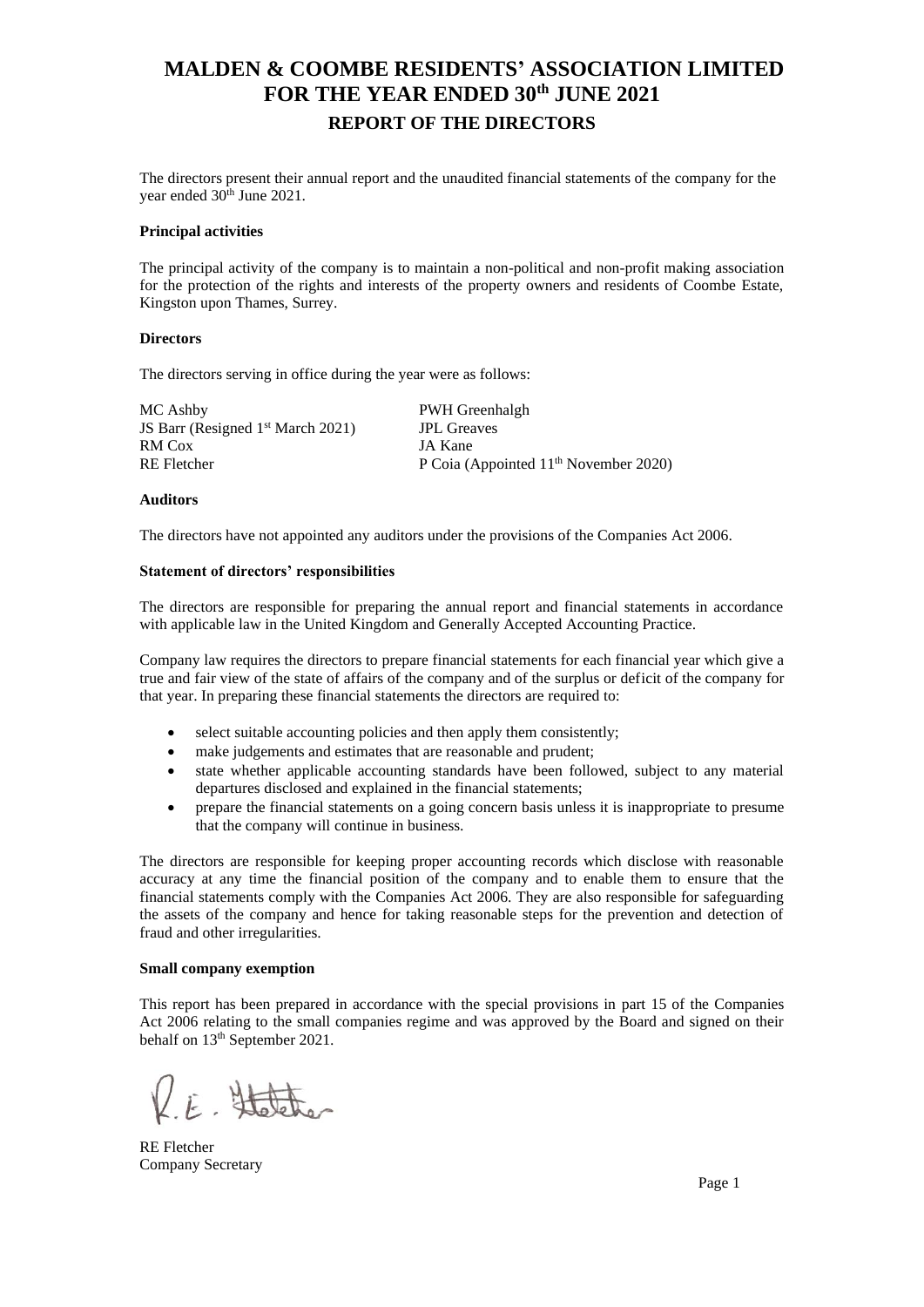### **PROFIT AND LOSS ACCOUNT**

|                                           | <b>Notes</b> | 2021      | 2020      |
|-------------------------------------------|--------------|-----------|-----------|
|                                           |              | £         | £         |
| Revenue                                   | $\mathbf{1}$ | 62,113    | 52,136    |
| Administrative expense                    |              | (58, 721) | (50, 533) |
| Operating surplus                         |              | 3,392     | 1,603     |
| Bank deposit interest received - gross    |              | 5         | 38        |
| Surplus on ordinary activities before tax |              | 3,397     | 1,641     |
| Taxation                                  | 3            |           |           |
| Surplus for the year after tax            |              | 3,397     | 1,641     |
| Retained surplus at 1 <sup>st</sup> July  |              | 28,965    | 27,324    |
| Retained surplus at 30 <sup>th</sup> June |              | 32,362    | 28,965    |

All of the company's activities in the financial year derived from continuing operations.

The company has made no recognised gains or losses other than those as stated above.

The notes on page 4 form an integral part of these financial statements.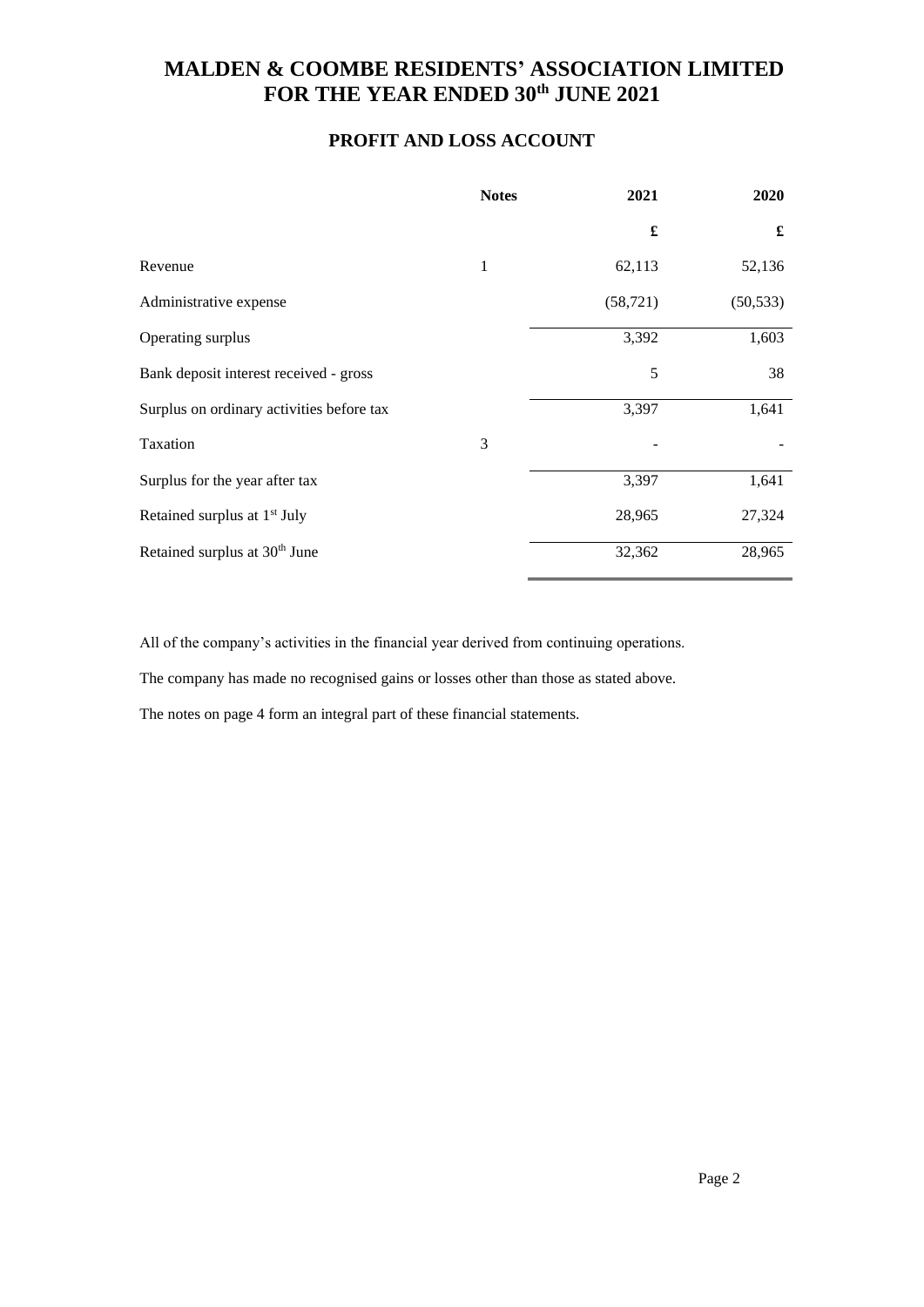### **BALANCE SHEET**

|                                                   | <b>Notes</b>   | 2021                 | 2020    |
|---------------------------------------------------|----------------|----------------------|---------|
|                                                   |                | $\pmb{\mathfrak{L}}$ | £       |
| <b>Current assets</b>                             |                |                      |         |
| Cash at bank                                      |                | 22,563               | 28,769  |
| <b>Debtors</b>                                    | $\overline{4}$ | 11,609               | 2,811   |
|                                                   |                | 34,172               | 31,580  |
| Creditors: amounts falling due within one<br>year | 5              | (1, 810)             | (2,615) |
| Net current assets                                |                | 32,362               | 28,965  |
|                                                   |                |                      |         |
| <b>Reserves</b>                                   |                |                      |         |
| Profit and loss account                           |                | 32,362               | 28,965  |

### **Statement by the Directors**

- 1) The company was entitled to the exemption from audit for the year ended 30 June 2021 as conferred by section 477(2) of the Companies Act 2006 relating to the small companies regime.
- 2) No notices requiring an audit for the year have been deposited at the registered office of the company pursuant to section 476 of the Companies act 2006.
- 3) The directors acknowledge their responsibilities for ensuring that the company keeps proper accounting records which comply with section 386 of the Companies Act 2006, and for preparing financial statements which give a true and fair view of the state of affairs of the company as at the end of each financial year and of its surplus or deficit for each financial year in accordance with the requirements of section 393 and which otherwise comply with the requirements of the Companies Act 2006 relating to financial statements, so far as applicable to the company.
- 4) These financial statements have been prepared in accordance with the provisions of the Companies Act 2006 relating to the small companies regime and with the Financial Reporting Standard for Smaller Entities (effective 2008).

The financial statements on pages 2 to 4 were approved for issue by the board and signed on their behalf on 13<sup>th</sup> September 2021.

KE. Statether

Director Director

JA Kane RE Fletcher

The notes on page 4 form an integral part of these financial statements.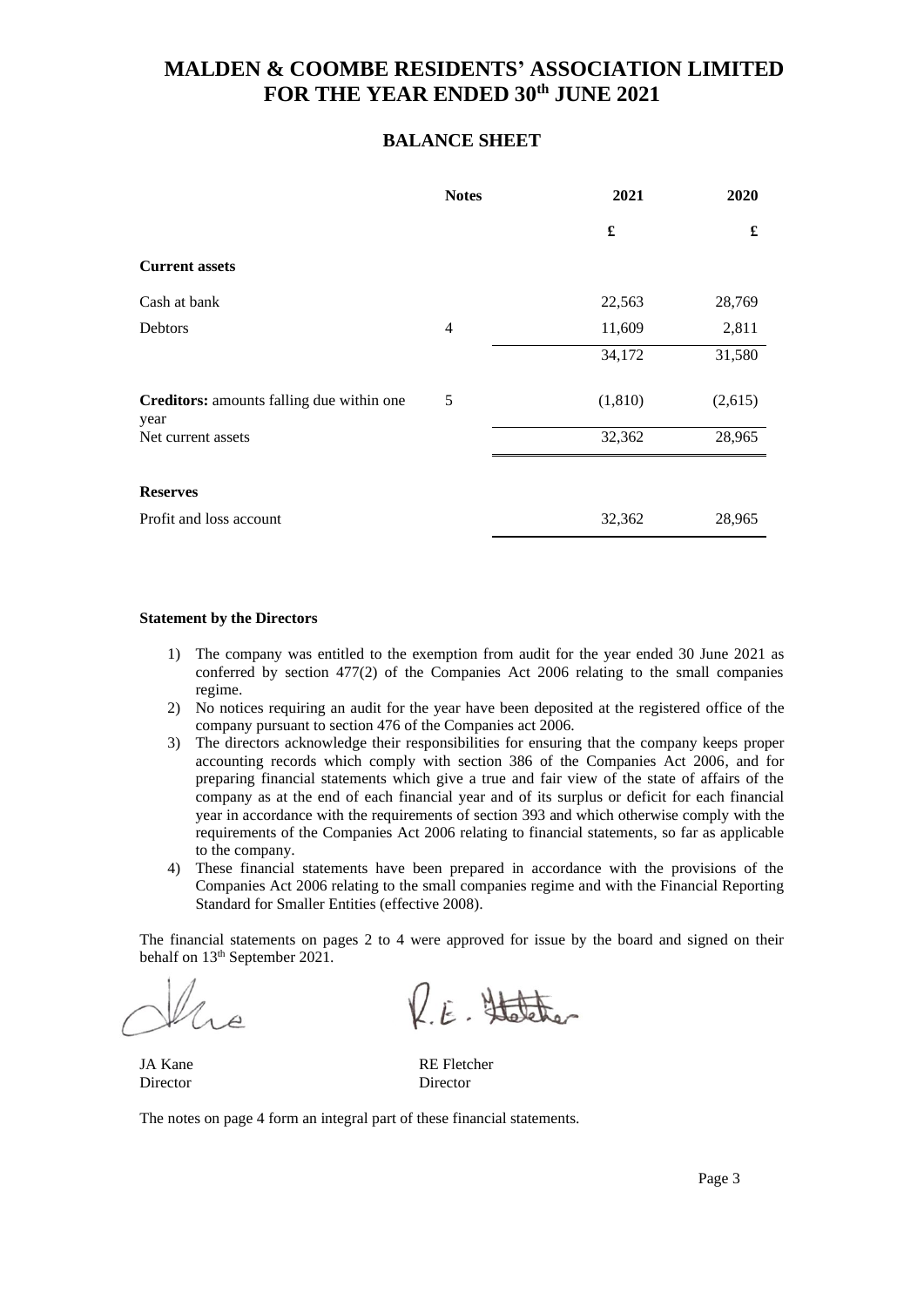### **NOTES TO THE FINANCIAL STATEMENTS**

### **1 Accounting policies**

### **Accounting convention**

The financial statements have been prepared under the historical cost convention and in accordance with the Financial Reporting Standard for Smaller Entities.

#### **Revenue recognition**

Revenue represents voluntary contributions received from residents and institutions, together with security barrier costs recoverable from the Royal Borough of Kingston upon Thames (RBK).

From March – July 2020 and again from January – March 2021the gatemen who operate the security barrier were furloughed in compliance with the UK Government regulations and the gatemen salaries were reimbursed by HM Revenue & Customs in accordance with the Job Retention Scheme (HMRC JRS). The amounts reimbursed have been treated as revenue.

### **2 Directors and employees**

The directors received no management remuneration during the year (2020 - £nil). Employees' costs for the year comprises salaries of £35,559 (2020 - £ 33,544). No employer's social security costs were applicable (2020 - £nil).

### **3 Taxation on bank deposit interest**

Corporation tax arising on bank deposit interest received during the year is below the statutory limit and therefore no provision is necessary.

### **4 Debtors: amounts falling due within one year**

|                   | 2021   | 2020  |
|-------------------|--------|-------|
|                   | £      | £     |
| Due from RBK      | 11,046 |       |
| Due from HMRC JRS | ٠      | 2,286 |
| Prepayments       | 563    | 525   |
|                   | 11,609 | 2,811 |

### **5 Creditors: amounts falling due within one year**

|          | 2021  | 2020  |
|----------|-------|-------|
|          | £     | £     |
| Accruals | 1,810 | 2,615 |
|          | 1,810 | 2,615 |

### **6 Contingent liabilities**

There are no known contingent liabilities at the balance sheet date.